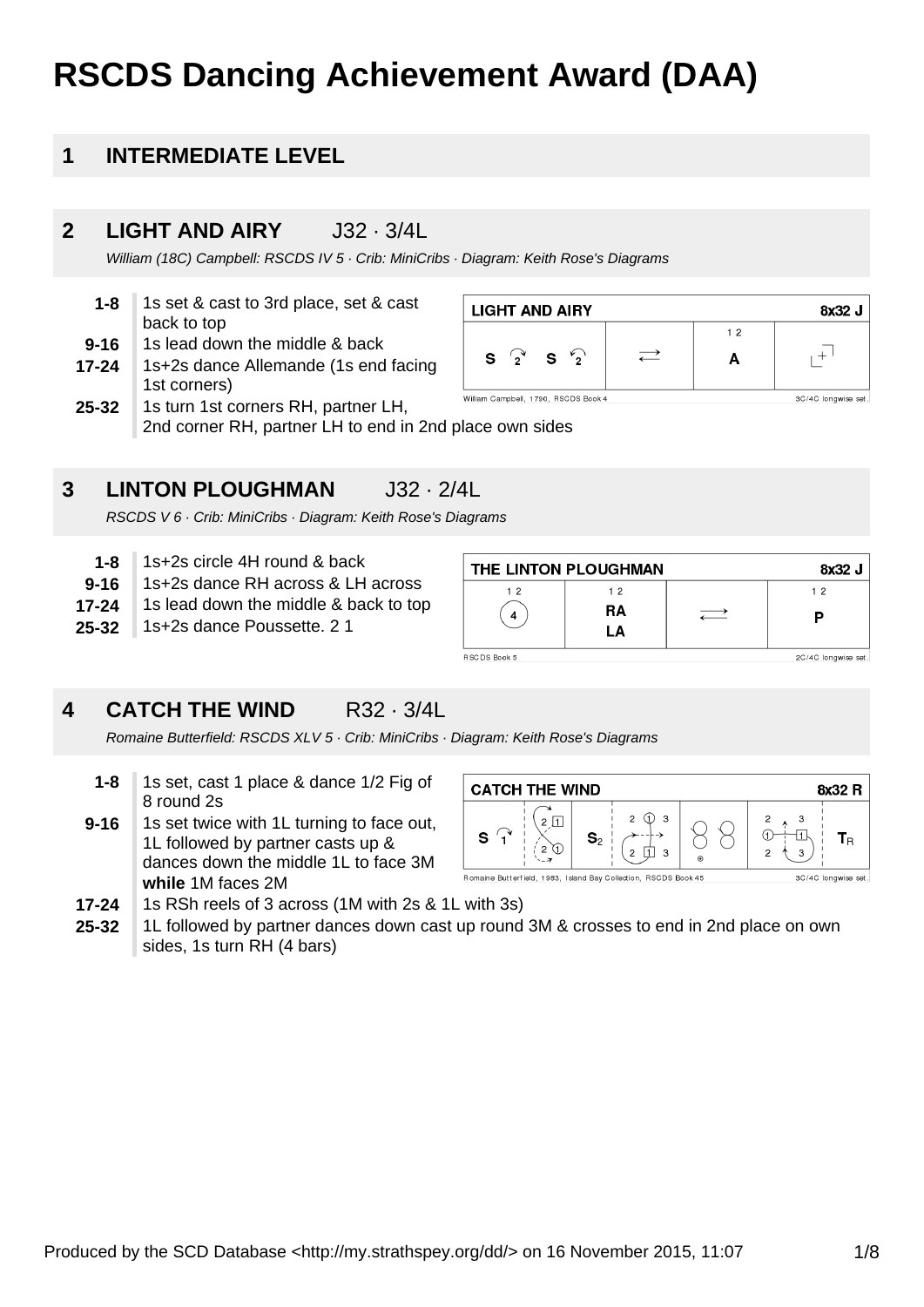### **5 THE SAILOR** R32 · 3/4L

RSCDS XXIV 4 · Crib: MiniCribs · Diagram: Keith Rose's Diagrams

**1-8** 1s cross down RH to face out between 2s & 3s giving hands to each corner & set, 1s cast round 1st corner to form lines of 3 across with 2s/3s & 2s+1s+3s set



- **9-16** 1s (turning to right) dance RSh reels of 3 across & 1s end passing LSh to 2nd place on opposite sides
- **17-24** 1s lead down for 2 bars & lead up, cross at the top & cast to 2nd place on own sides
- **25-32** 2s+1s dance R&L

#### **6 THE BANKS OF CLYDE** S32 · 3/4L

Miss Milligan's Miscellany of Scottish Country Dances · Crib: MiniCribs · Diagram: Keith Rose's Diagrams

- **1-8** 1s followed by 2s+3s cast on own sides & cross RH below 3rd place & dance up other side
- **9-16** 1s+2s+3s Adv+Ret, cross RH & set
- **17-24** 1s lead down the middle & back
- **25-32** 1s+2s dance the Rondel

| THE BANKS OF CLYDE<br>8x32 S       |               |                                   |                          |                     |  |
|------------------------------------|---------------|-----------------------------------|--------------------------|---------------------|--|
| IЗ<br>2<br>(၇)<br>Θ.               | $1_x 2_x 3_x$ | $1_x 2_x 3_x$<br>$X_{\text{B}}$ S | $\overline{\phantom{m}}$ | 12<br><b>RONDEL</b> |  |
| RSCDS MMM 1<br>3C/4C longwise set. |               |                                   |                          |                     |  |

#### **7 MONYMUSK** S32 · 3/4L

Preston (18C): RSCDS XI 2 · Crib: MiniCribs · Diagram: Keith Rose's Diagrams

- **1-8** 1s turn RH & cast to 2nd place, turn 1.1/4 times LH to end 1L between 2s to face 1M between 3s
- **9-16** 2s+1s+3s set twice 1s turning onto opposite sides & all set twice
- **17-24** 2s+1s+3s circle 6H round & back

**MONYMUSK** 8x32 S  $\overline{23}$  $21 \times 3$  $2 - 0 - 3$  $\boxed{2}$  $\overline{3}$  $\oplus$  s  $S<sub>2</sub>$  $\Phi$  $(\mathbf{6})$  $S$  T<sub> $\odot$ </sub>  $T_{\rm B}$  1  $T_{L11}$  $X_{\text{R}}$  $\circledcirc$ Preston, 1786, RSCDS Book 11 3C/4C longwise set.

**25-32** 1s dance reels of 3 on sides giving RSh to person on their Right & 1s cross RH to places

#### **8 ADVANCED LEVEL**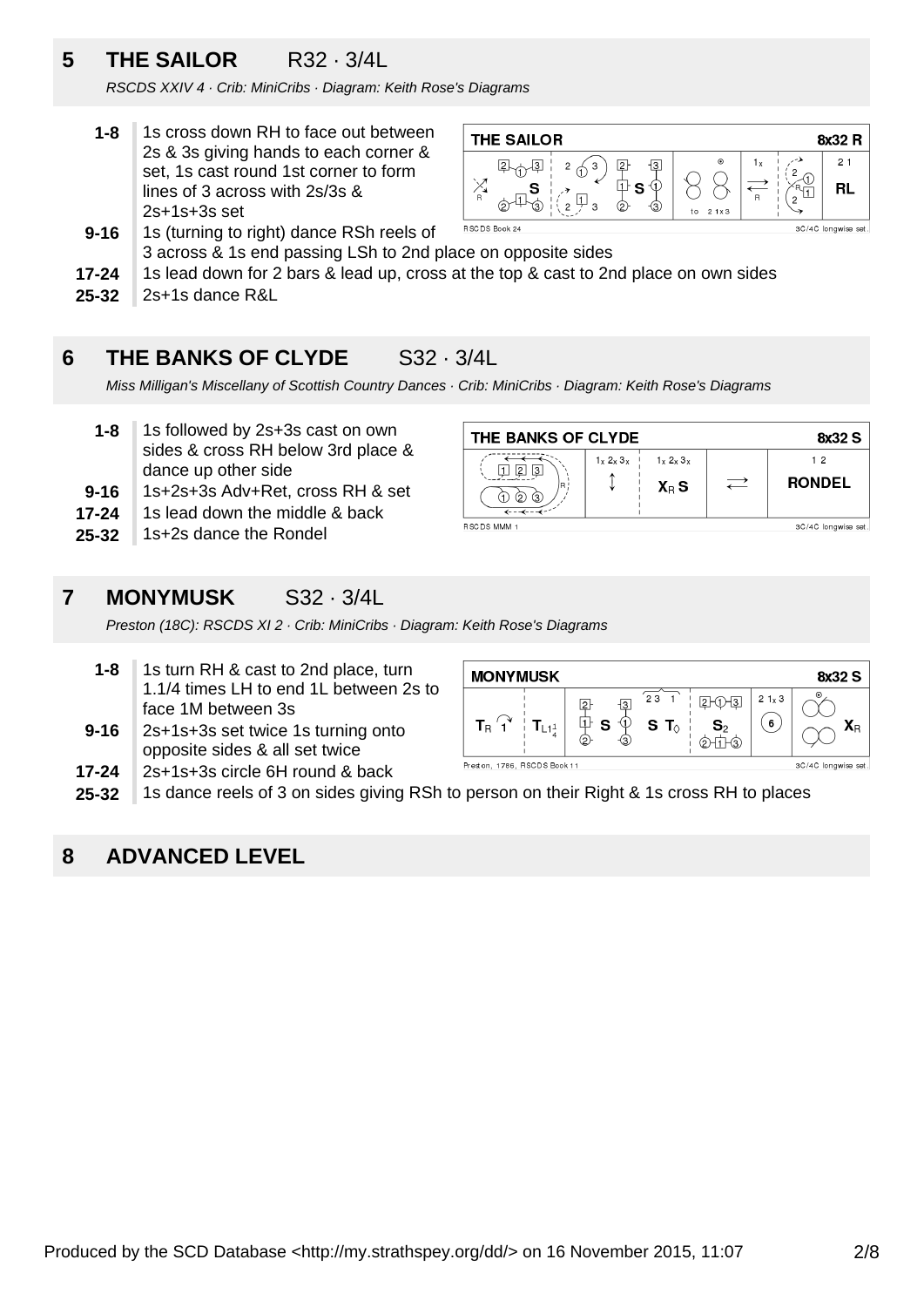### **9 MAJOR IAN STEWART** J32 · 3/4L

John Drewry: RSCDS XXXV 4 · Crib: MiniCribs · Diagram: Keith Rose's Diagrams

- **1-8** 1s+2s 1/2 turn partners RH & dance RH across 1/2 way, 2s+1s full turn partner RH ending with 2s at top & 1s in 2nd place
- **9-16** 2s+1s+3s dance reels of 3 on own sides (1L dances in & up as 1M



- **17-24** dances in & down to start) & 1s end facing 1st corners 1s set to 1st corners then to each other across the dance, set to 2nd corners & Petronella turn to 2nd place own sides
- **25-32** 2s+1s+3s circle 6H round to the left for 6 steps, pivot & chase back to places

#### **10 JOIE DE VIVRE** J32 · 3/4L

Irene van Maarseveen: RSCDS XXXIX 2 · Crib: MiniCribs · Diagram: Keith Rose's Diagrams

- **1-8** 1s set, cast 1 place, 1s dance down between 3s & cast back to 2nd place on own sides
- **9-16** 2s+1s+3s turn RH & chase 1/2 way round clockwise
- **17-24** 3s+1s+2s dance DoSiDo, set & 1/2 turn partners RH for Allemande
- **25-32** 3s+1s+2s dance Allemande



#### **11 TODLEN HAME** J32 · 3/4L

Thomas (19C) Wilson: RSCDS XVI 6 · Crib: MiniCribs · Diagram: Keith Rose's Diagrams

- **1-8** 1s+2s dance a reel of 4 across the dance (1L & 2M pass LSh to start) 1s ending in 2nd place
- **9-16** 2s+1s+3s dance Grand Chain
- **17-24** 2s+1s dance R&L
- **25-32** 1s lead down below 3s, cast up on own

sides, lead up between 2s & cast to 2nd places on own sides

#### **12 MERRY LADS OF AYR** R32 · 3/4L

RSCDS I 12 · Crib: MiniCribs · Diagram: Keith Rose's Diagrams

- **1-8** 1s turn RH, cast 1 place, turn LH & cast to 3rd place
- **9-16** 1s lead down the middle & back to face 1st corners
- **17-24** 1s set & turn 1st corners, set & turn 2nd corners ending in 2nd place opposite sides



**25-32** 1s dance reels of 3 on opposite sides giving LSh to 1st corners, 1s cross RH to own sides bars 31-32



**TODLEN HAME** 

8x32 J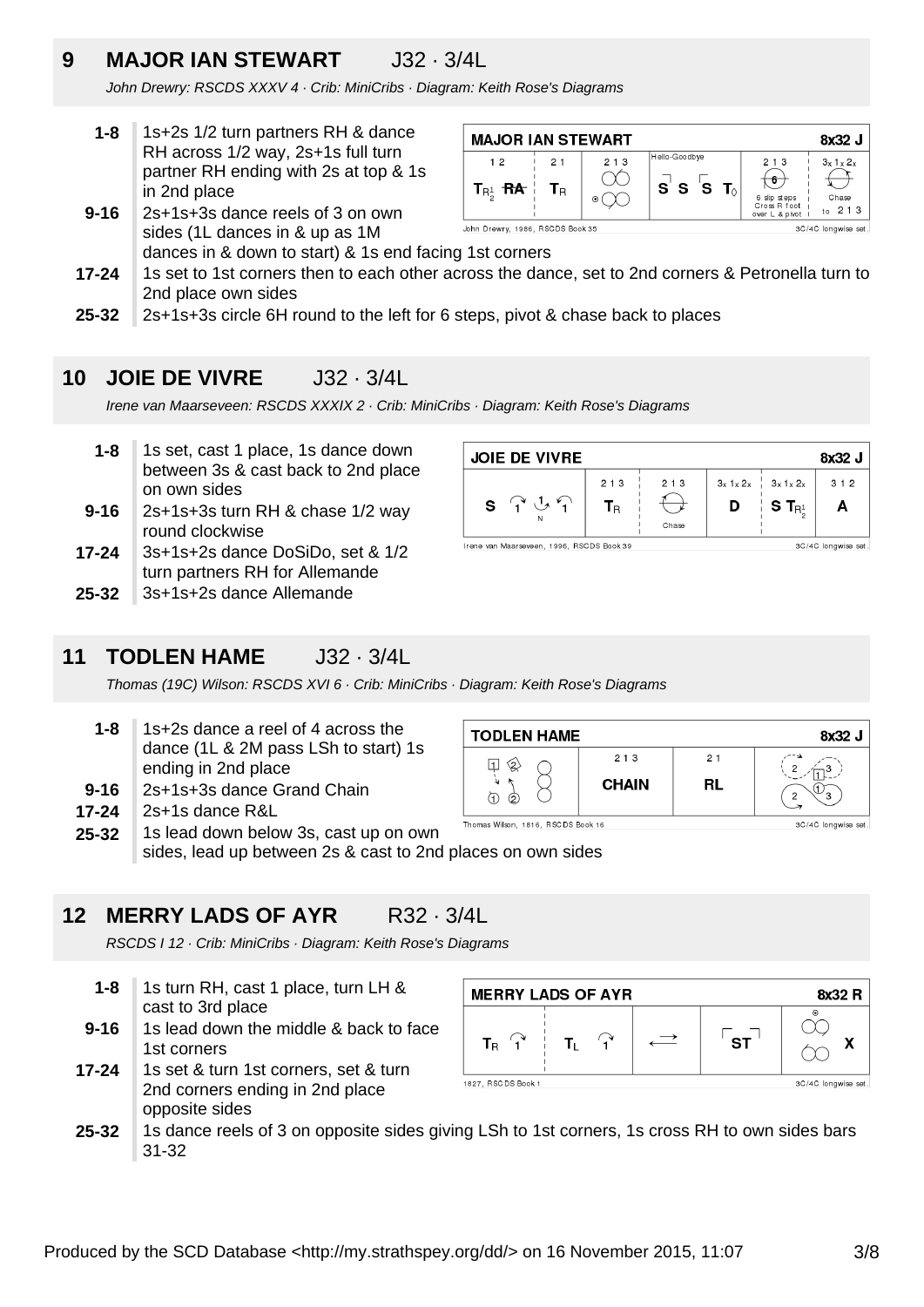### **13 A CASTLE IN THE AIR** R32 · 2/4L

Minnie Bänninger: RSCDS XLIII 9 · Crib: MiniCribs · Diagram: Keith Rose's Diagrams

- **1-8** 1s turn RH & LH
- **9-16** 1s+2s dance double Fig of 8 (1s cross down **while** 2s dance up)
- **17-24** 1s & 2s 3/4 turn RH into line up/down & retaining hands set to partner, dance out to opposite sides & set



**25-32** 1M+2L 3/4 turn RH to give LH to prtnr & Bal-in-Line, 1L & 2M turn left about & 1s+2s in diag line rotate 1/2 way with 1M+2L turning to end 2 1

#### **14 INVERNEILL HOUSE** R32 · 3/4L

John Drewry: RSCDS XXXV 2 · Crib: MiniCribs · Diagram: Keith Rose's Diagrams

- **1-8** 1s+2s dance 1/2 double Fig of 8 (1s cross down), 1s dance down between 3s as 2s dance out & up then 1s cast up to 2nd place opp sides
- **9-16** 1s+3s dance 1/2 double Fig of 8 (1s cross down), 1s dance up between 2s & cast to 2nd place own sides
- **INVERNEILL HOUSE** 8x32 R 金  $\textcircled{1}$  $\left(\begin{smallmatrix}\n2\\2\n\end{smallmatrix}\right)\square$  $\overline{2\vee 3\vee}$  $\delta$  3  $\overline{Q}$  $1203$  $O$  $N = \langle \uparrow \rangle$  ③  $\mathbf{S}$ (2 <u>口</u> 3 1/2 Double  $\mathbb{E}[\mathfrak{p}_3]$ 1/2 Double ( २\_ ⊙ Figure of 8 Figure of 8 John Drewry, 1986, RSCDS Book 35 3C/4C longwise set
- **25-32 17-24** 1s Petronella to opposite sides 2s & 3s Petronella to own sides **while** 1s cast RSh round 1st corner & cross between 2s/3s, 1s
	- cast to 2nd place own sides & all set

#### **15 ARGYLL STRATHSPEY** S32 · 3/4L

Roy Goldring: RSCDS XXXV 3 · Crib: MiniCribs · Diagram: Keith Rose's Diagrams

- **1-8** 1s+2s+3s 1/2 turn RH, twirl & dance out to opposite sides & repeat back to place
- **9-16** 1s+2s+3s circle 6H round & back (1s end in centre facing down & 3s in centre facing up)
- **17-24** 1s+3s dance R&L (up & down) & end back on own sides

**25-32** 1s+2s dance the Tournee: Goldring, 1985, RSCDS Book 35 1s+2s dance into prom hold (Men with prtnr on right, 1s face M's side & 2s L's side), couples 1/2 wheel anticl'wise & Men turn Ladies into middle, both couples turn 1.1/2 times (2s RH, 1s LH) & dance out to places

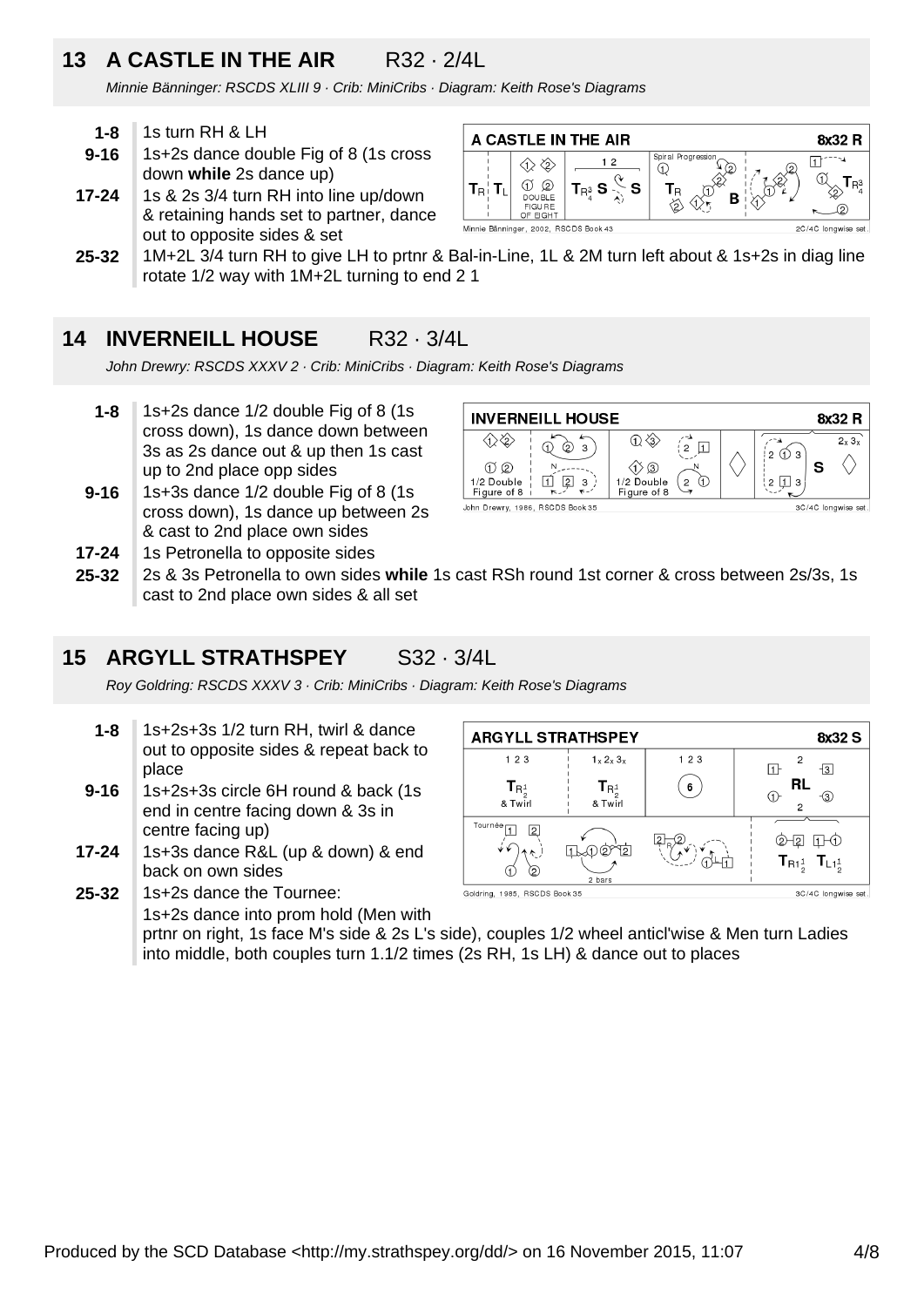### **16 THE GENTLEMAN** S32 · 3/4L

Roz Scott Huxley: RSCDS XXXV 5 · Crib: MiniCribs · Diagram: Keith Rose's Diagrams

- **1-8** 1s turn 2H & remain in middle facing each other as 2s step up, 1s+2s set (1s advancing & pass LSh to face opposite partner) & dance 1/2 reel of 4 across with 2s with 1s ending reel giving LH to face down on own side between 2s
- **9-16** 1s dance down to end between 3s & face each other, 1s+3s set (1s advancing & pass LSh to face opposite

**THE GENTLEMAN** 8x32 S  $\overline{3}$ 2  $\sqrt{2}$ [3] ⊸—<br>←-⊡  $\mathbf{A}$  $\overline{2}$  $\overline{3}$  $\Box$  $\overline{\mathfrak{p}}$  $\mathbb{Q}$  $\mathbb{O}$  $T_{L_2^1}$  $T_B$  $S<sup>†</sup>$  S  $S<sub>1</sub>$  S  $\overline{1}$  $\overline{1}$  $\Phi$  $\spadesuit$ - 15  $\circled{2}$  $\circledS$ ⊚  $2<sub>1</sub>$ រកា P Roz Scott Huxley, 1986, RSCDS Book 35 3C/4C longwise set

> $213$  $2<sub>1</sub>$

> > S  $T_{L^1}$

partner) & 1/2 reel of 4 across with 3s 1s end giving LH to face up on own side between 3s

- **17-24** 1s lead up to top, cross over & cast to 2nd place & 1/2 reels of 3 across (L with 2s & M with 3s)
- **25-32** 2s+1s dance Diamond Poussette

#### **17 MISS MILLIGAN'S STRATHSPEY** S32 · 3/4L

RSCDS: The Leaflet Dances with Music · Crib: MiniCribs · Diagram: Keith Rose's Diagrams

- **1-8** 1s+2s circle 4H round to left, 1s turn to face 2s & set, 1s cast **while** 2s dance up
- **9-16** 2s+1s+3s dance reflection reels of 3 on own sides 1s dancing in between 3s to start



 $12$ 

 $\left( 4\right)$ 

 $\Box$  $\overline{2}$ 

 $\Phi$  $\overline{Q}$ 

S RSCDS, 1973, RSCDS Leaflet 20

**25-32** 1s+2s dance the Knot

#### **18 VERY ADVANCED LEVEL**

#### **19 THE CHEQUERED COURT** J32 · 3/4L

Duncan Brown: RSCDS XLII 3 · Crib: MiniCribs · Diagram: Keith Rose's Diagrams

- **9-16 1-8** 1s cross RH, cast 1 place, 1s dance 1/2 Figs of 8 (Man round 2s & Lady round 3s) & end facing 1st corners 1s dance Pass+Turn with 1st corners & 1s twirl round in centre to face 4th
- crnrs, 1s dance Pass+Turn with 4th crnrs & twirl round to face own sides
- **17-24** 1s dance 6 bars of Double Triangles & end with 1L between 2s facing 2L & 1M between 3s facing 3M



**25-32** 1s dance reel of 3 across giving RSh to 4th corners & 1s cross RH to own sides



**MISS MILLIGAN'S STRATHSPEY** 

 $\mathbf{1}$ 

 $\overline{c}$ 

 $\mathcal{L}^1$ 

M

 $\infty$ 

8x32 S

 $12$ 

**KNOT** 

3C/4C longwise set

 $+1$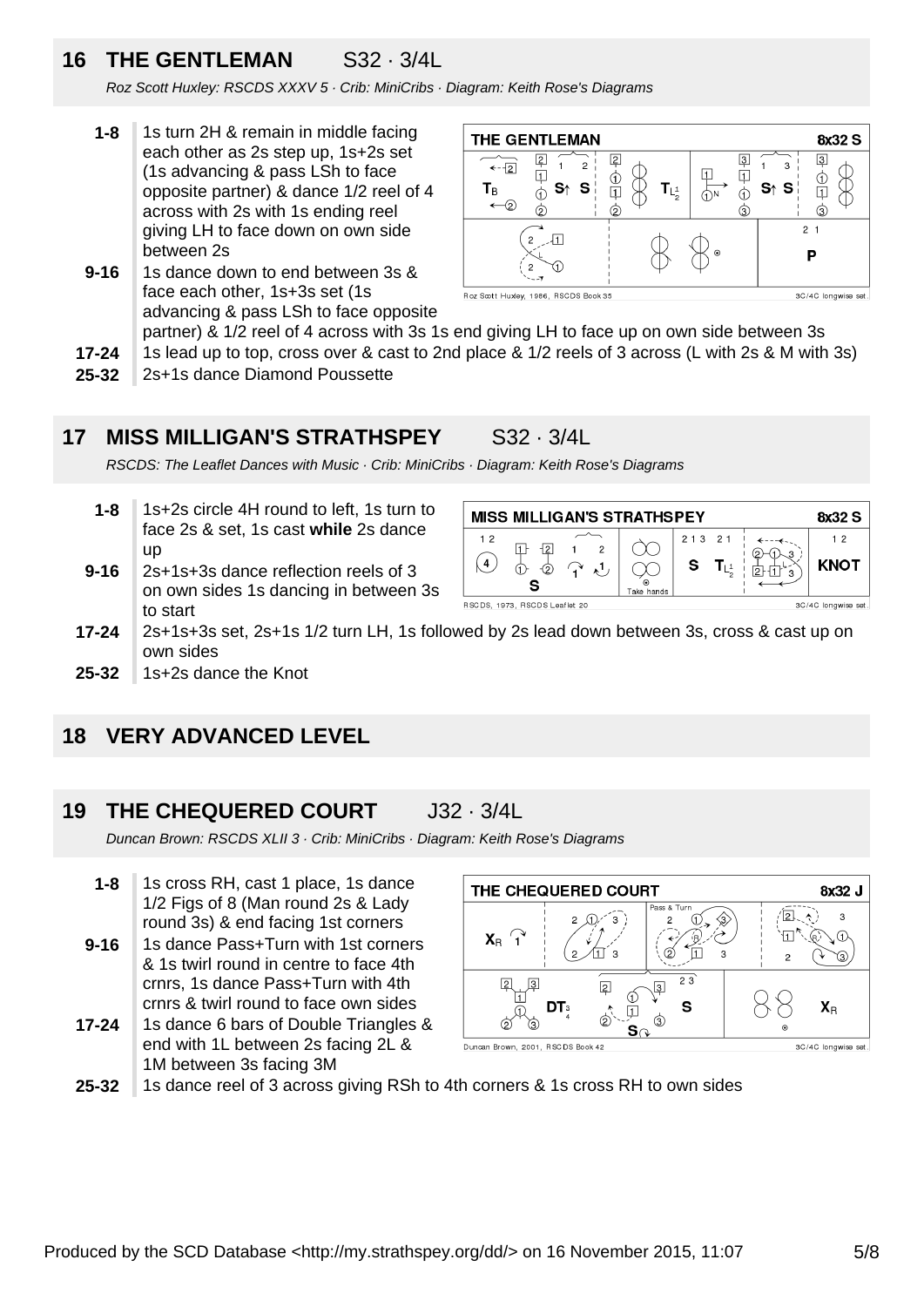## **20 THE MAID OF THE MILL** J40 · 3/4L

RSCDS XXI 11 · Crib: MiniCribs · Diagram: Keith Rose's Diagrams

- **1-8** 1s turn RH, cast to 3rd place, turn LH & cast back up to top
- **9-16** 1s cross down to dance reflection reels of 3 on opposite sides (1s end facing 1st corners)
- **17-24** 1s set to 1st corners, set to 2nd



- corners & turn RH 1.1/2 times to end 2nd place own sides
- **25-32** 1s dance 1/2 reels of 3 across 1L with 2s & 1M with 3s, turn LH to 2nd place opposite sides
- **33-40** 1s dance 1/2 reels of 3 with same couples & turn RH to 2nd place own sides

#### **21 LINKS WITH ST PETERSBURG** J32 · 3/4L

Malcolm Brown: RSCDS XLVI 10 · Crib: MiniCribs · Diagram: Keith Rose's Diagrams

- **1-8** 1s & 2s Set+Link ending 2s facing 1s NHJ, 2s & 1s Set+Link with partners to opposite sides. (2)(1)3
- **9-16** 1s followed by 2s dance down for 3 bars & change places with Lady dancing under Mans arm, 2s+1s dance up to 1st & 2nd places

| LINKS WITH ST PETERSBURG<br>8x32 J                         |                             |    |                           |                                 |                   |
|------------------------------------------------------------|-----------------------------|----|---------------------------|---------------------------------|-------------------|
| 12<br>(2<br>S<br>& LINK<br>& I INK                         | $2x$ 1x<br>L under<br>M arm | 21 | 2H<br>$T_{\rm B}$<br>(2)⊣ | $1$ <sup>3</sup><br>$R_{\rm R}$ | $S$ $S$ $S$ $T_0$ |
| Malcolm Brown, 2009, RSC DS Book 46<br>3C/4C longwise set. |                             |    |                           |                                 |                   |

- **17-24** 2M+1M turn LH as 2L+1L turn RH, 1M+3M turn RH as 1L+3L turn LH & 1s end facing 1st corners
- **25-32** 1s dance 'Hello-Goodbye' setting & petronella turn to 2nd place own sides

### **22 GLASTONBURY TOR** R32 · 3/4L

Duncan Brown: RSCDS XLVII 11 · Crib: MiniCribs · Diagram: Keith Rose's Diagrams

- **1-8** 1s+2s set & dance 1/2 RH across, 1s+3s set & dance 1/2 LH across
- **9-16** 1s set & cross RH, 1s cast up 1 place & turn LH turn to face 1st corners (pstns)
- **17-20** 1s dance 1/2 reel of 4 with 1st crnrs (pstns) & pass left to face 2nd crnrs (pstns)
- **21-24** 1s dance 1/2 reel of 4 with 2nd crnrs (pstns) & curve right to end 1M



**25-32** between 3s facing down & 1L btwn 2s facing up 1M+3s also 1L +2s Set+Link for 3 once, 1s turn RH 1.1/2 times to 2nd place as 2s & 3s dance clockwise 1/2 way to places 2 1 3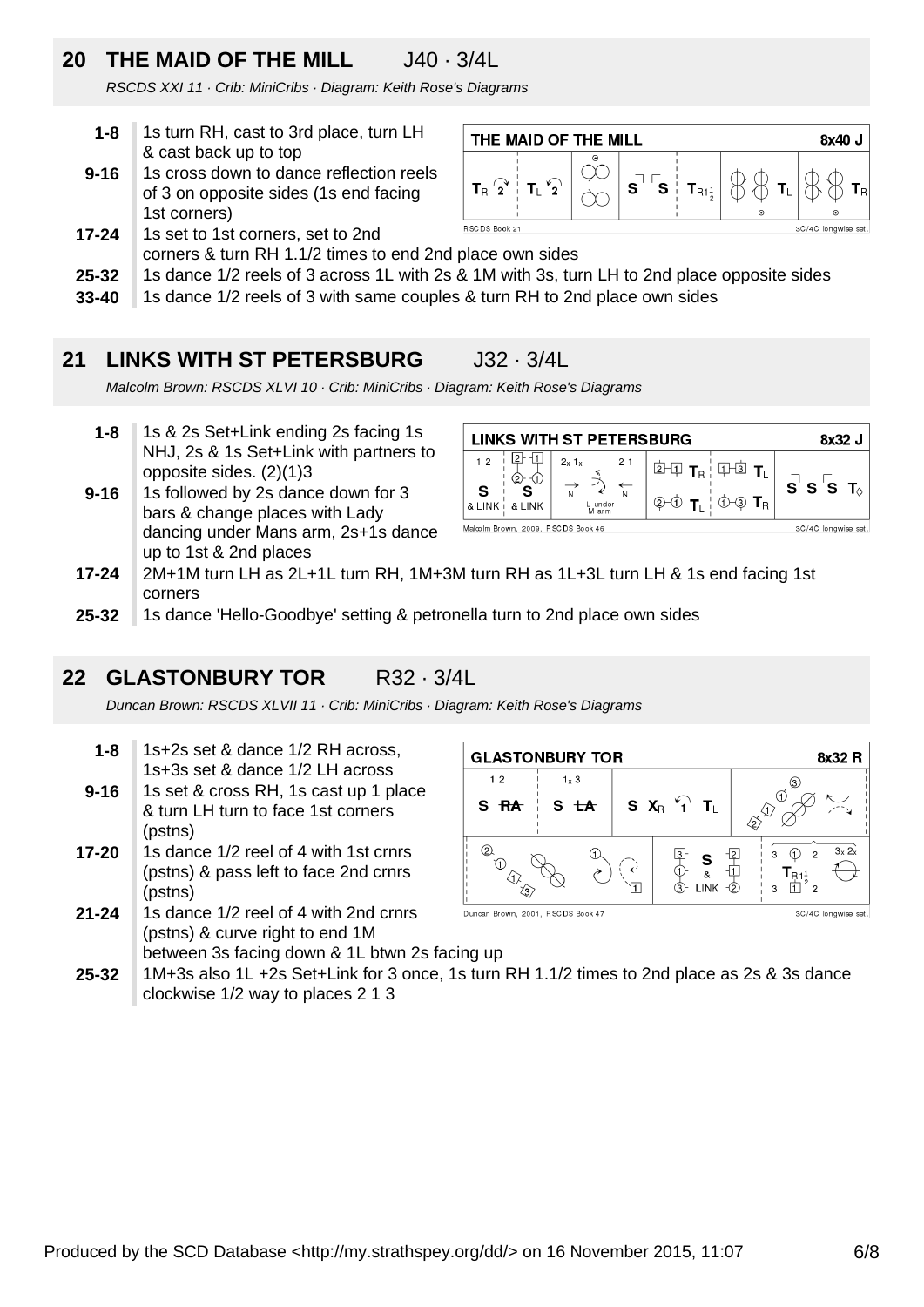### **23 THE DANCERS' WEDDING** R32 · 3/4L

Jimmie Hill: RSCDS XLI 3 · Crib: MiniCribs · Diagram: Keith Rose's Diagrams

- **1-8** 1s 1/2 turn RH & set, lead down the middle, cross below 3s & cast up to 2nd place own sides
- **9-16** 2s+1s+3s Adv+Ret for 2 steps, 1s dance 1/2 LSh reels of 3 across (Lady with 2s & Man with 3s) to end in 2nd place opposite sides
- **17-24** 2s+1s+3s Adv+Ret, 1s dance 1/2 reels of 3 across (Lady with 3s & Man with 2s) end in diag line with 4th crnr (RH with crnrs & LH ptnr)



**25-32** 1s dance the Spoke : Bal-in-Line with 4th crnr, repeat with own 1st crnr, 2nd crnr & 3rd crnr

#### **24 LOCH LEVEN CASTLE** R32 · 2/4L

RSCDS XXI 3 · Crib: MiniCribs · Diagram: Keith Rose's Diagrams

**25-32 17-24 9-16 1-8** 1s lead down, 1/2 turn RH, lead up to 2nd places opposite sides 1s+2s dance Ladies Chain 2M+1L followed by 1M+2L Promenade & end with 1M dancing to own partner as 2M casts to 2nd place to meet his partner 1s+2s dance Poussette

| <b>LOCH LEVEN CASTLE</b><br>8x32 R                    |     |                          |          |         |  |
|-------------------------------------------------------|-----|--------------------------|----------|---------|--|
| $\rightarrow$<br>$T_{\mathsf{R}_2^1}$<br>to 2nd place | 21x | 12.<br>くつ<br><b>PROM</b> | ②<br>י ∡ | 12<br>Р |  |
| RSCDS Book 21<br>2C/4C longwise set.                  |     |                          |          |         |  |

#### **25 MISS FLORENCE ADAMS** S32 · 3/4L

John Drewry: RSCDS XXXVIII 7 · Crib: MiniCribs

- **1-8** 1s+2s Set+Link, 2s+1s+3s set on sides, 1s petronella turn into lines across (1L between 2s & 1M between 3s) **while** 2s & 3s set
- **9-16** 2s+1s+3s set, 1s dance reel of 3 opp sides giving LSh to 2nd crnrs, 2s end in middle at top facing down, 1s & 3s in middle facing up
- **17-24** 2s, 1s & 3s Set+Link with partners, 1s end facing down, 2s, 1s & 3s Set+Link again, 2s & 3s ending on own sides & 1s facing 2nd corners
- **25-32** 1s dance Pass+Turn with 2nd corners & turn partners RH, dance Pass+Turn with 1st corners ending in 2nd places